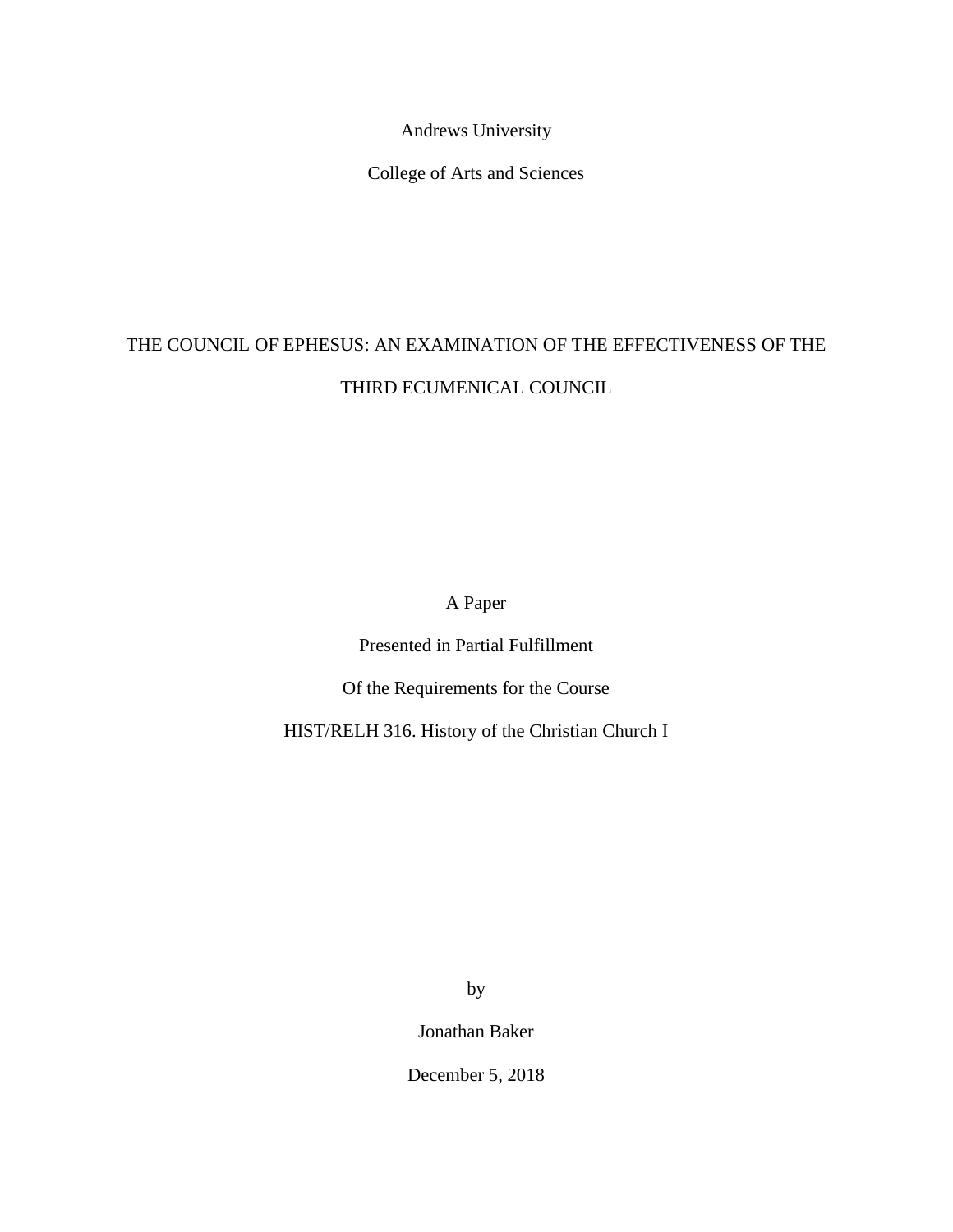## THE COUNCIL OF EPHESUS: AN EXAMINATION OF THE EFFECTIVENESS OF THE THIRD ECUMENICAL COUNCIL

Arguably the most impactful issue in the history of Christianity has been the argument over the nature of Christ. Throughout the second and third century, the church had seen the rise of Gnosticism and Marcionism. Both of these had threatened to cause separation, but the church endured. In the fourth century, the combination of humanity and divinity in the incarnate Christ became the central point of theological discrepancy.<sup>1</sup> To unequally emphasize either the humanness or the godliness of Jesus led to heresies that struck at the core belief system of the Christians. These had to be dealt with as soon as possible. At the council of Nicaea, the bishops gathered to present to the body of the church a clear belief on the unity of earthly and heavenly natures in the Son of God.<sup>2</sup> The creed which was produced functioned as the official position of Christendom on the nature of the Messiah and his place in the Trinity for more than a hundred years.<sup>3</sup> In the fifth century, the debate over the nature of Christ once again entered the Christian world. Again, a council came together to reestablish unity. Because of the haste and partiality with which the third ecumenical Council of Ephesus was executed, the conclusions did not adequately bring unity, causing the council of Chalcedon 20 years later.

 $<sup>1</sup>$  The two extremes were either Jesus had the form of man but was in no way human or Jesus was created</sup> by God and therefore not fully God. See, Justo L. Gonzalez, *The Story of Christianity* (New York: HarperCollins Publishers, 2010), 182-184.

<sup>2</sup> Athanasius, *Ad Jovianum Imp.,* in Vol. 14 *Nicene and Post-Nicene Fathers, Second Series,* ed. Philip Schaff and Henry Wace (Buffalo, NY: Christian Literature Publishing Co., 1890), 55.

<sup>&</sup>lt;sup>3</sup> The second ecumenical council of Constantinople in 381 focused on the Holy Spirit and his equality in the trinity, and even this one was more than 50 years after the  $1<sup>st</sup>$  ecumenical council. See Henry R. Percival, ed., "The Seven Ecumenical Councils of the Undivided Church," trans. H. R Percival, in Vol 14 *Nicene and Post Nicene Fathers*, ed. Philip Schaff and Henry Wace (Grand Rapids, MI: Eerdmans, 1988), 437-444.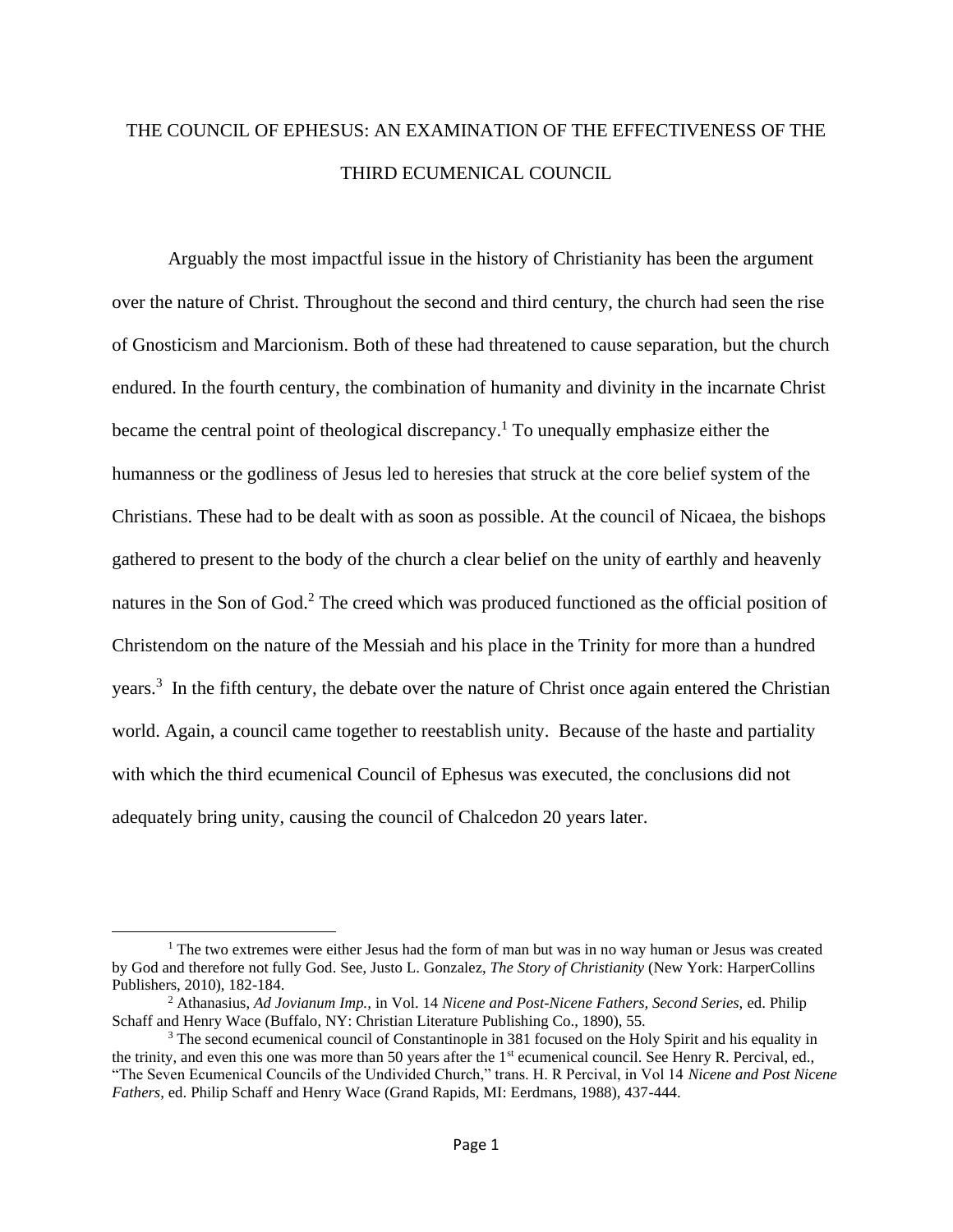To truly grasp the importance of the council of Ephesus, and to understand the necessity of establishing a clear position on the nature of Christ, one must look at the "heretical" teachings which had the greatest impact on the development of Christology. The most recognized individual in this debate was Arius, a presbyter from Alexandria from which we get the term "Arianism." To grasp the magnitude of the issue at hand one needs to understand the impact of the Arian movement. Arius (260-336AD) believed that Jesus was created by the father, so while he was part God and part man, he was not co-eternal with God. Arius did not want to deny God, but rather emphasize the sole divinity of God. No other being was eternal except the father.<sup>4</sup> In *Church History* written by Socrates of Constantinople, Arius clearly states "If the Father begat the Son, he that was begotten had a beginning of existence: and from this it is evident, that there was a time when the Son was not."<sup>5</sup> This saying would go on to become the theme of Arian followers, and a statement encompassing the root of the argument with mainstream, or "orthodox," Christianity. Disagreement entered the theological discussion, and a schism began to form. In order to reestablish unity, Constantine called together the bishops and influential members of the church at Nicaea in 325 to examine this issue and come to a decision. The result was a statement directing the church to a single view of the doctrine of Christ's nature. Included in the text were specific denunciations of the Arian view of Christ. In order to eradicate heresy, the creed set plainly that Christ had existed coeternally with God, was equally and fully God and human, and all those who disagree must be excommunicated from church positions and

<sup>4</sup> Guido M. Berndt and Roland Steinacher, ed., "Arianism: Roman Heresy and Barbarian Creed," *The Journal of Theological Studies* 68 no.1 (Oxford, UK: Oxford University Press, 2017), 367–369.

<sup>5</sup> Socrates of Constantinople, *Church History*, trans. H. R. Percival, in Vol. 2 *Nicene and Post-Nicene Fathers, Second Series,* ed. Philip Schaff and Henry Wace (Buffalo, NY: Christian Literature Publishing Co., 1890), 119.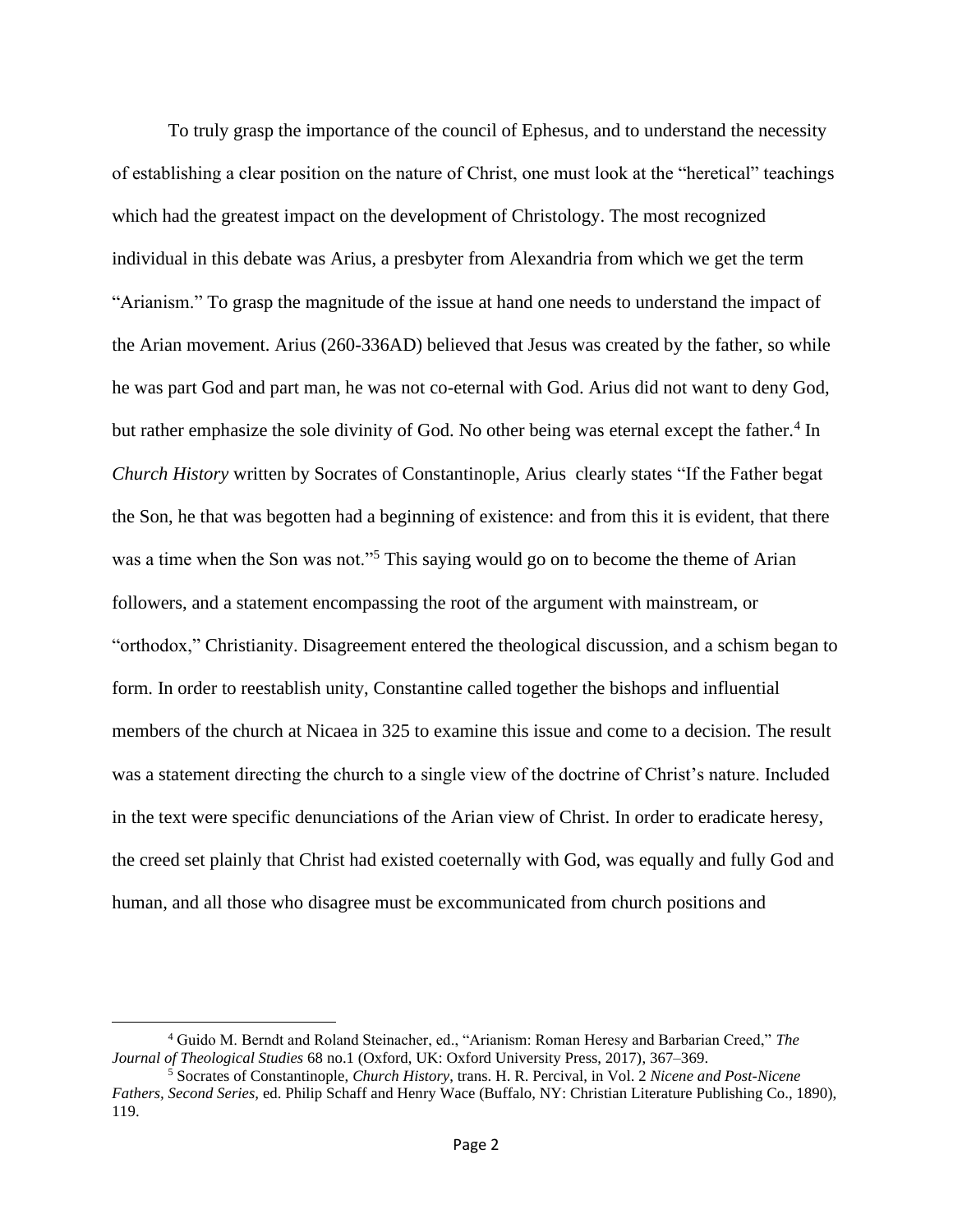fellowship.<sup>6</sup> The document quickly became the standard for determining heretical teaching and the basis for establishing orthodoxy regarding the nature of Jesus.

The council of Nicaea changed how Christians settled theological disagreements. Previously, each bishop would decide their own interpretations and excommunicate those they saw as worthy of being expelled from the church. In the second century, for example, Marcion began to preach a message that demanded the existence of two gods, one of the Hebrew canon and one of the Greek. Consequently, the bishop of Rome anathematized him.<sup>7</sup> In contrast, the Arian controversy had so greatly spread through Christianity that it required a decision made by the whole church. Subsequently, the emperor, Constantine, gathered bishops from all across the Roman empire and beyond. They gathered together at Nicaea to decide as a whole church their belief on the nature of Christ

Just as Arius was the main figure in the council of the fourth century, another influential individual reintroduced the Christological controversy in the fifth century. Antioch had historically emphasized the humanity of Christ, and naturally, Nestorius, the bishop of Antioch and later Constantinople, did likewise. As in the past, Alexandria mounted the most vehement opposition to the theological position assumed by Antioch. The bishop of Alexandria, Cyril, assumed the mantle of defender of the faith and took it upon himself to reconcile Nestorius to the faith.<sup>8</sup> Several letters of their correspondence have been recovered which demonstrate this process. With exhortation Cyril writes, "I urge you, as a brother in the Lord, to propose the word of teaching and the doctrine of the faith with all accuracy to the people." Cyril hypothesized that

<sup>6</sup> Athanasius, *Ad Jovianum Imp.,* 55.

<sup>7</sup> Adolf Harnack, *Marcion: The Gospel of the Alien God* (Grand Rapids: Baker Publishing House, 2007), 148.

<sup>&</sup>lt;sup>8</sup> Eirini Artemi, "Cyril Of Alexandria's Critique of The Term Theotokos By Nestorius Constantinople," *Acta Theologica* 32, no. 2 (December 2012): 1-16.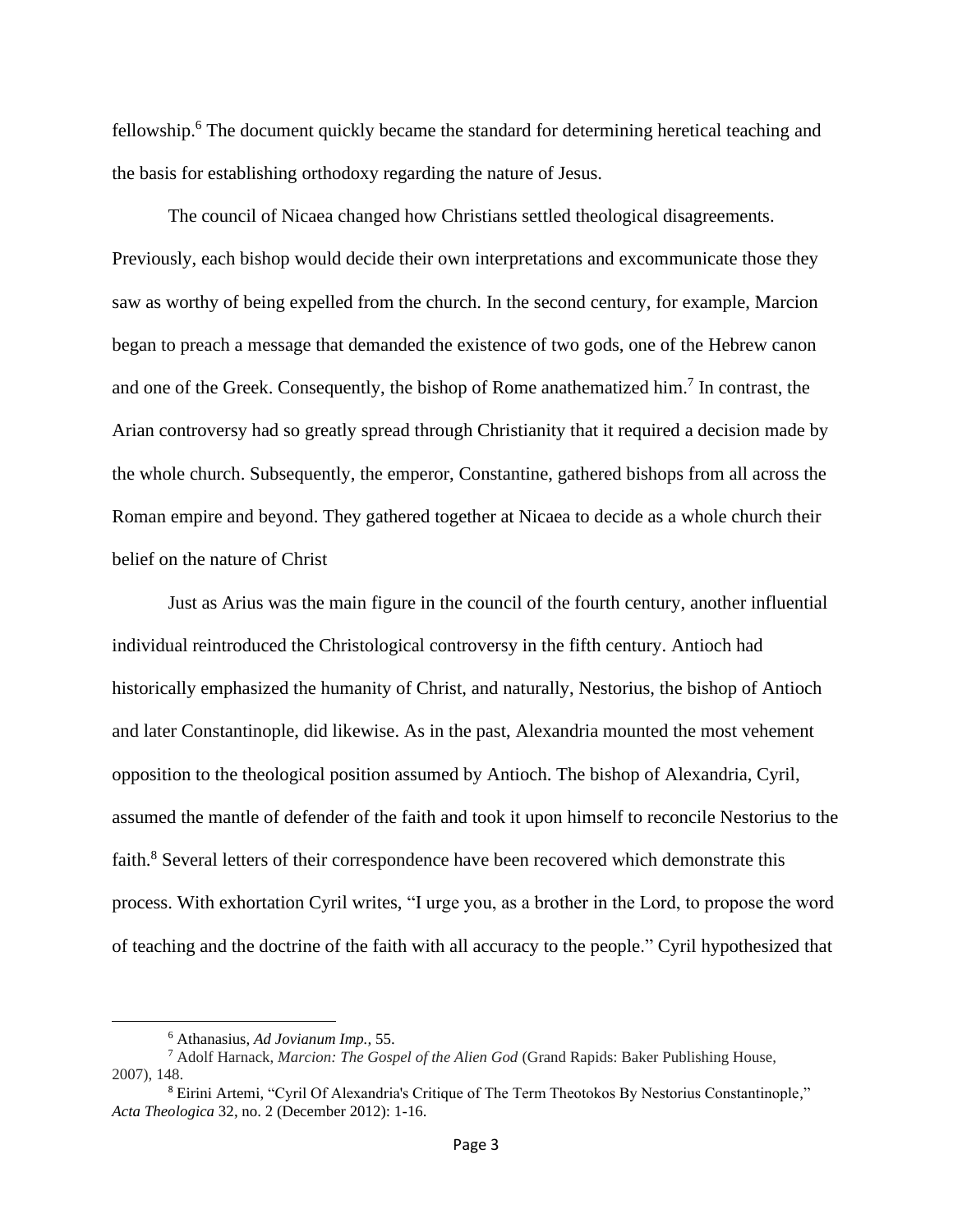the teachings of Nestorius would bring upon the church the indignation of God. <sup>9</sup> The Alexandrian bishop saw himself as the necessary opponent of the heretical teachings put forth by Nestorius.

One of these teachings was the idea that Mary was not to be called Θεοτόκος, which is translated "mother of God." The title had come to carry the Alexandrian emphasis on the divinity of God. In its place, Nestorius proposed that Mary be referred to as Χριστοκος, "mother of Christ."<sup>10</sup> To emphasize the divinity of Christ was not the Antiochene way, and Nestorius went so far as to say that the attribution of divinity to Mary was heresy to the level of Arius. In his first letter to Pope Celestine, he pronounced, "It is no small error, but similar to the error of Apollinarius and Arius… They erred like heretics and openly blasphemed God the Word consubstantial with the Father… as if He took His beginning from the Christ-bearing Virgin (Christotokos)…"<sup>11</sup> Cyril of Alexandria also compared the theological debate to that of Arius, stating in his second letter to Pope Celestine "we have also expended much energy here striving to root out from the church of God that most despicable impiety, the most harmful opinion of Apollinaris and Arius."<sup>12</sup> Of course, the importance of the differences of beliefs came from more than just the title of Mary. The heart of the argument was over the nature of Christ. When was the divine joined with the human? Orthodoxy stated that at the very moment of conception the human Jesus, He was also divine. Nestorius believed that this was confusing the truth, that Jesus became divine only after birth, that is why Mary was not to be called the mother of God, but

<sup>9</sup> Cyril of Alexandria, *Epistle of Cyril to Nestorius,* Trans. H. R. Percival, in Vol. 14 *Nicene and Post-Nicene Fathers, Second Series,* ed. Philip Schaff and Henry Wace (Buffalo, NY: Christian Literature Publishing Co., 1890), 506.

<sup>10</sup> Alin-Mihai Bobac, "The Mariology of Saint Cyril of Alexandria and of Nestorius." *Revista Teologica* no. 4 (October 2014): 79-85.

<sup>11</sup> Nestorius*, Nestoriana*, trans. Edward Rochie, in *Christology of the Later Fathers* (Louisville, KY: Hardy Westminster John Knox Press, 2006), 347.

<sup>12</sup> Nestorius*, Nestoriana,* 171.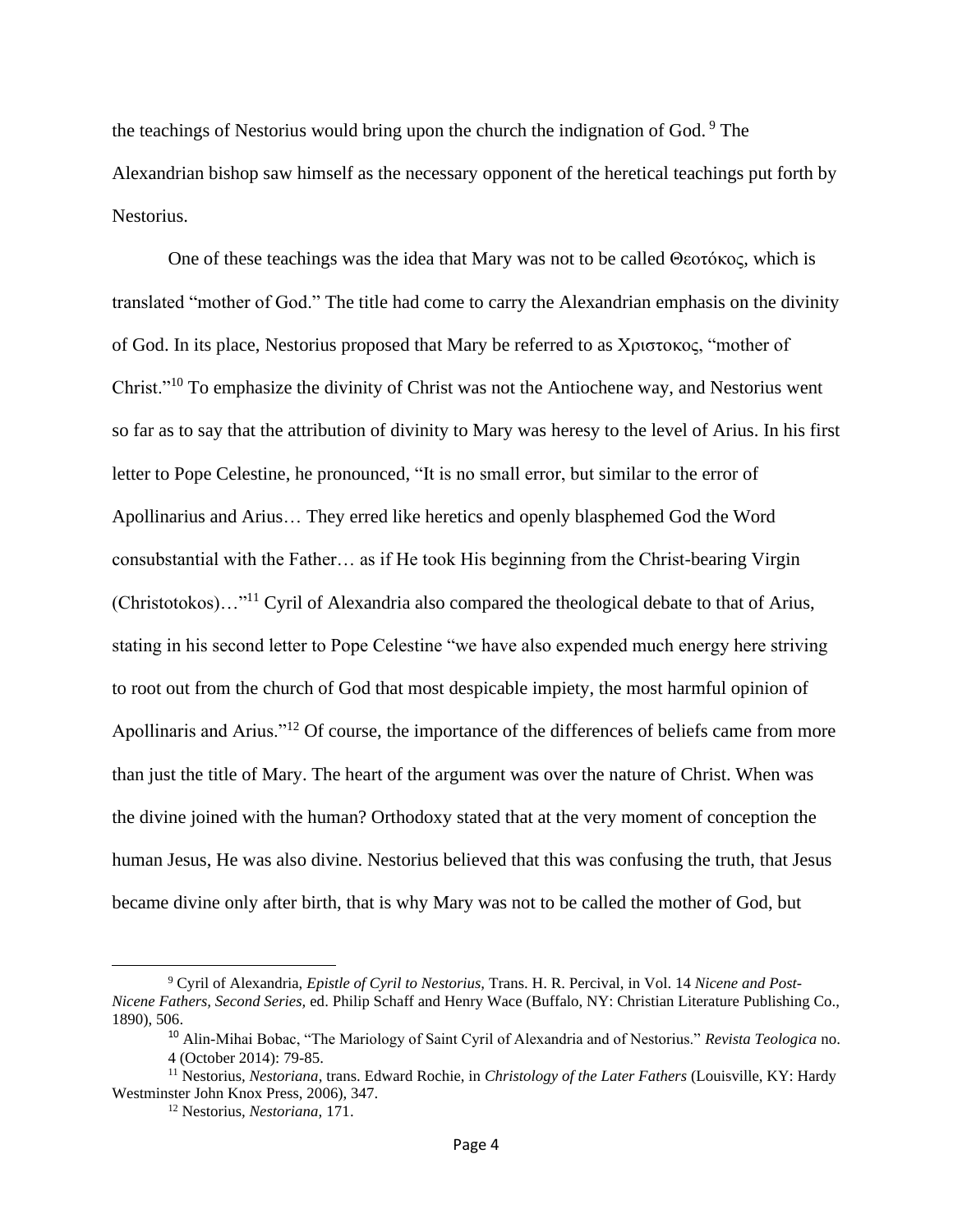rather the mother of a very human Christ. Consequently, the mostly united Christian body began to be divided between Antioch and Alexandria, Nestorius and Cyril. <sup>13</sup>

There are two specific differences between the judgment of Arius and the judgment of Nestorius which contributed to the effectiveness of the council. The first is the length of time given from the beginning of the teaching to the judgment. It is important to note that it took approximately 6 years from the time Arius' began spreading his ideas to the council which anathematized him.<sup>14</sup> Nestorius was first appointed to the bishop of Constantinople in 428. At this point, Nestorius began promulgating his opposition to the title of Mary as the mother of God. The response from Cyril was immediate. Cyril wrote to Pope Celestine three letters by the early part of 430 AD.<sup>15</sup> On August 11, 430, the Pope responded to Cyril that Nestorius must recant within 10 days or be excommunicated. This was less than two years after Nestorius had begun to spread his views.<sup>16</sup> Not surprisingly, Nestorius refused to do so. He wrote in the Bazaar of Heracleides his distress over this condemnation.<sup>17</sup> It is clear that the decision was made in considerable haste. No one can look back and know for certain the motives that drove Cyril and orthodoxy to react with such haste to this doctrine. What becomes clear is the effect that this had on the acceptance of the decision.

<sup>13</sup> Cyril of Alexandria, *On the Unity of Christ*, Trans. John McGuckin (New York: St Vladimir's Seminary Press, 2015), 92-96.

McGuckin, John. *Saint Cyril of Alexandria and the Christological Controversy.* New York: St Vladimir's Seminary Press, 2010.

<sup>&</sup>lt;sup>14</sup> By 319 AD Alexander the bishop of Alexandria was recognizing the power of Arius' influence, and sought at this point to put an end to the heresy. Arius traveled to Jerusalem and gained several powerful friends which included a bishop of Nicomedia named Eusebius.

Williston Walker, ed., *A History of the Christian Church*, Fourth Edition (New York: Charles Scribner's Sons, 1985), 131.

<sup>15</sup> Henry R. Percival, trans*.* "Council of Ephesus," *Nicene and Post-Nicene Fathers, Second Series,* Vol. 14*,* ed. Philip Schaff and Henry Wace (Buffalo, NY: Christian Literature Publishing Co., 1890), 496-499.

<sup>16</sup> *Extracts from the Acts of the Council of Ephesus,* trans. H. R. Percival, in Vol. 14 *Nicene and Post-Nicene Fathers, Second Series,* ed. Philip Schaff and Henry Wace (Buffalo, NY: Christian Literature Publishing Co., 1890), 497-504.

<sup>17</sup> Nestorius, *Bazaar of Heracleides*, trans. G. R. Driver and Leonard Hodgson (Oxford, UK: Oxford at the Clarendon Press, 1925), 263.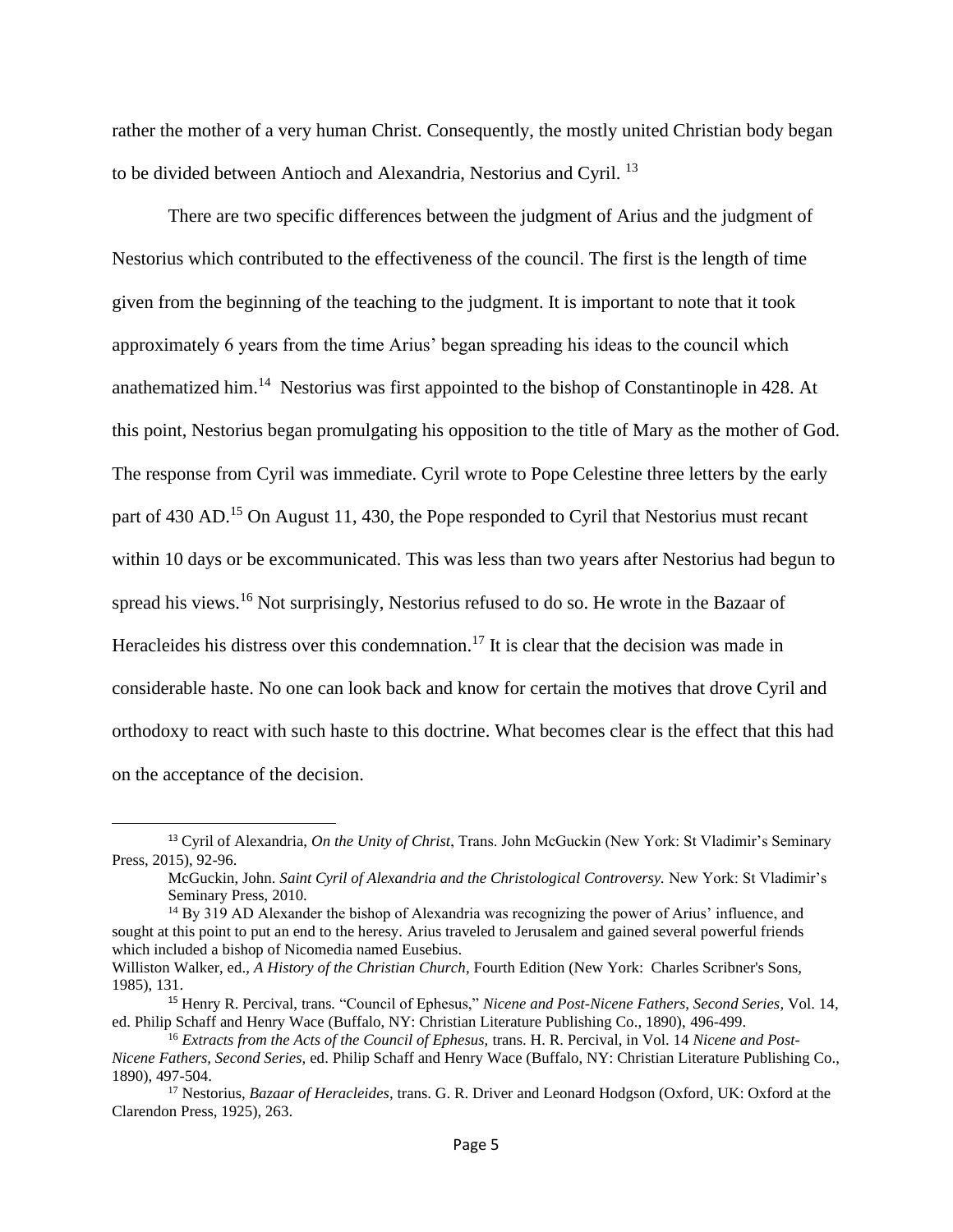Of course, Nestorius was not finished with his argument on the accusations leveled against him. He argued that those who sought to strip him of his position had not been given time to truly understand the theological argument he was making. Speaking about the teachers of the people he writes "[it is] because the very teachers have not had time at all to set before them the teaching of the exact faith…"<sup>18</sup> Nestorius complained that he had no time to explain his position in a way that the teachers would understand it and follow what he was saying. This was, I believe, the very reason for the rapidity employed by the church. Were Nestorius to be given time to convince those under his instruction to accept his views, many might be persuaded. The threat to orthodoxy and to Cyril was now very urgent. The "protection" of the body of Christ was the main reason that in two years Nestorius was anathematized by Rome, and three years after he was ordained bishop his views were called before an official council of Ephesus.

When one examines the differences between Arianism and Nestorianism, the marked difference is authority. Although Arianism had a lasting impact on the church, Arius himself was never a bishop and held only lower positions in the church of Alexandria such as presbyter. Nestorius, on the other hand, was bishop of one of the theological centers of the Roman kingdom. When Arius spoke out, he was first taken out of office, then compelled and pleaded not to speak any longer, and finally anathematized. This first step, the removing of power, when applied to Nestorius, was a much larger decision and caused much more push back. Furthermore, a bishop in the church could cause many to follow his teachings in much shorter a time then could one who held a lower position.

<sup>18</sup> Nestorius, *Bazaar of Heracleides,* 263.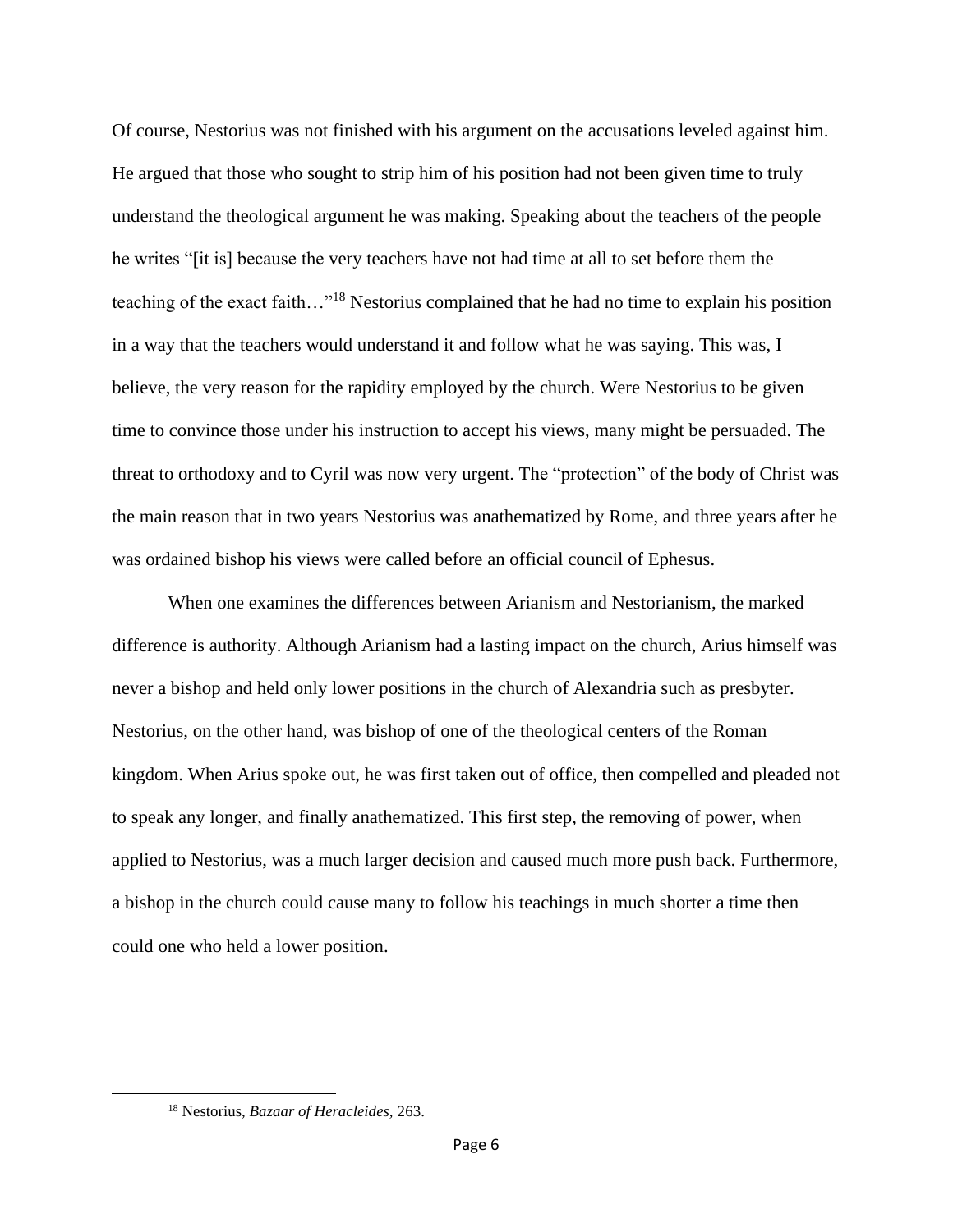While the quickness of the anathema provides clear indication of the hasty decisions made by the Christian establishment, the authority of this judgment provides even greater evidence into the reason for the ineffectiveness of the Council. Nestorius writes of his utter astonishment that the leaders who had deposed him would make this decision without the agreement of all the bishops.<sup>19</sup> Was this the case? Had the church really issued Nestorius' excommunication without the consent of the whole church? There are allusions to an event in the Five Tomes of Nestorius, where it mentions the reception of anathemas.<sup>20</sup> After Cyril had sent several letters, which we discussed earlier, to the pope in Rome. The leaders in Rome held a synod in which they condemned Nestorius, sending their decision to Alexandria. Celestine wrote that Nestorius was to be excommunicated in ten days if he did not write his statement of recantation. This further demonstrates the pace at which the judgment progressing. The pope called for Cyril to become his legate in the matter, which led to the Synod of Alexandria. In November of 430, Cyril presided over the synod which developed 12 anathemas based on Nestorius' teachings.<sup>21</sup> These anathemas were locally supported, but not on behalf of the entire church. This is where Nestorius had a legitimate argument against the bishops. The fact that those in Rome and Alexandria acted against Nestorius without the agreement of all the bishops caused uneasiness and unhappiness among those who had believed Nestorianism as well as those who had not had adequate time to fully understand the teaching. In an effort to stop the Nestorian heresy quickly, orthodox Christianity sacrificed a thorough and complete investigation by all

<sup>19</sup> Nestorius, *Bazaar of Heracleides,* 263.

<sup>20</sup> Cyril of Alexandria, *Five Tomes Against Nestorius*, in Vol. 47 *A library of Fathers of the Holy Catholic Church: Anterior to the Division of the East and West,* trans. P.E. Pusey (Oxford, UK: Oxford University Press, 1881), 31.

<sup>21</sup> Adrian Fortescue, *The Greek Fathers* (London: Aeterna Press, 2015), 130-133.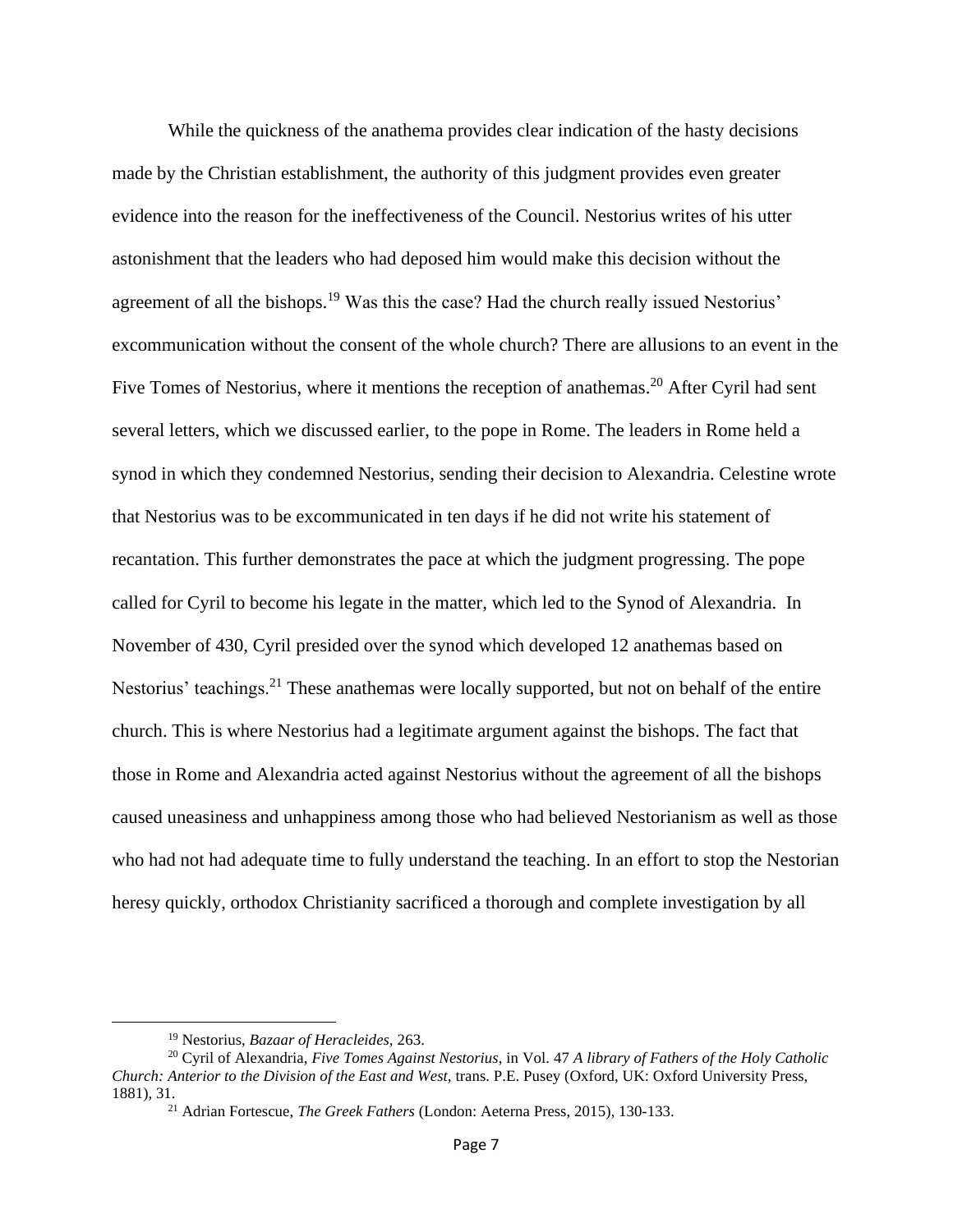leaders of the church. Without widespread agreement among the leaders, no lasting decision could be made.

The Ephesus council purposed to synthesize a lasting and accepted judgment by all the bishops that would restore unity to all of Christendom. Furthermore, it had the appearance of a much more formal and civil proceeding then the previous synods which first excommunicated Nestorius. Nevertheless, working behind the scenes were powers who sought to make certain the outcome. Like the council of Nicaea previously, the emperor, Theodosius II, called for a resolution to the disunity of the church through ecumenical council. It is important to note that Cyril was in attendance, serving as the prominent accuser of Nestorianism as he had done for the last three years. Peter, a presbyter from Alexandria, was in charge of the presentation of the documents. One person who was not included in the council was Nestorius himself. This phenomenon began at the council of Nicaea, where Arius was not allowed to speak on his own behalf. In fact, there was no prominent supporter of Nestorius in attendance at the Ephesus council. John the Patriarch of Antioch and the successor Nestorius provided the staunchest support for him. But, by the time John arrived in Ephesus the council had already passed judgment. Without Nestorius to speak for himself, without John's support, with the precedent set by the previous synods to depose the heresy, and with the powerful Cyril leading the inquiry, only the excommunication of Cyril could be accepted.

When Cyril exhorted a response from the bishops regarding the judgment of Nestorius, "All the bishops cried out together: Whoever does not anathematize Nestorius let him be anathema… We anathematize all the apostles of Nestorius: we all anathematize Nestorius as a heretic..."<sup>22</sup> After this Cyril's 12 Tomes against Nestorius were read. Not a single writing of

<sup>22</sup> *Extracts from the Acts of the Council of Ephesus,* 510.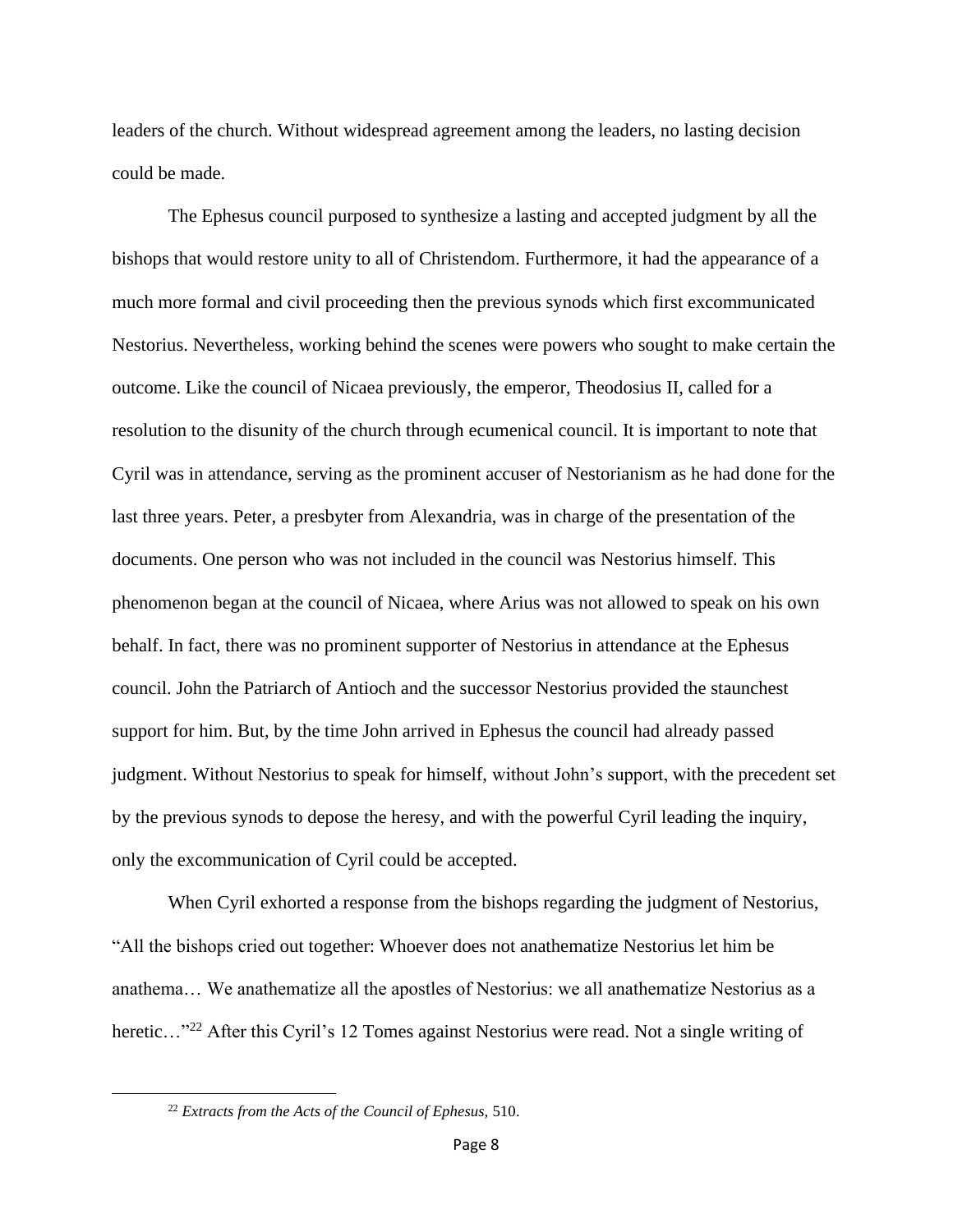Antiochene bishop was included in the record of the council. The evidence points to the fact that every aspect of the council, from the previous anathemas to the leaders, was against Nestorius from the beginning.

Nestorius was officially stripped of his episcopal dignity, of all priestly communion, and excommunicated from the church. The sentence proceeded quite simply, "Let Nestorius know that he is deprived of all episcopal dignity and is an alien from the whole Church and from the communion of all its priests."<sup>23</sup> With this statement the council convened, making the judgment that was largely predetermined.

Looking at the precedent set by the council of Nicaea, the official position of the church leaders should have provided unity to the church and among the bishops. Eusebius of Caesarea writes to the people of Diocese in the aftermath of the 325 council praising the decisions made there. "Our most pious Emperor, before anyone else, testified that it comprised most orthodox statements."<sup>24</sup> Even the emperor supported the Orthodoxy of the decision made. The response following 431 was far different. Because the Nestorian movement was but three and a half years old, and those who believed the teachings felt as though they had not had the opportunity to properly present their argument before the church, the divisions remained. John of Antioch, appealed to the emperor, accusing Cyril of heresy. While this was happening, those in Alexandria sent messengers to the Emperor accusing those in Antioch of refusing to follow the decisions made in Ephesus. Theodosius II decided to punish all of them, which further cast the

<sup>23</sup> *Extracts from the Acts of the Council of Ephesus,* 560.

<sup>24</sup> Eusebius, *Letter to the People of Diocese,* trans. John Henry Newman, in Vol. 4 *Nicene and Post-Nicene Fathers, Second Series,* ed. Philip Schaff and Henry Wace (Buffalo, NY: Christian Literature Publishing Co., 1892), 74.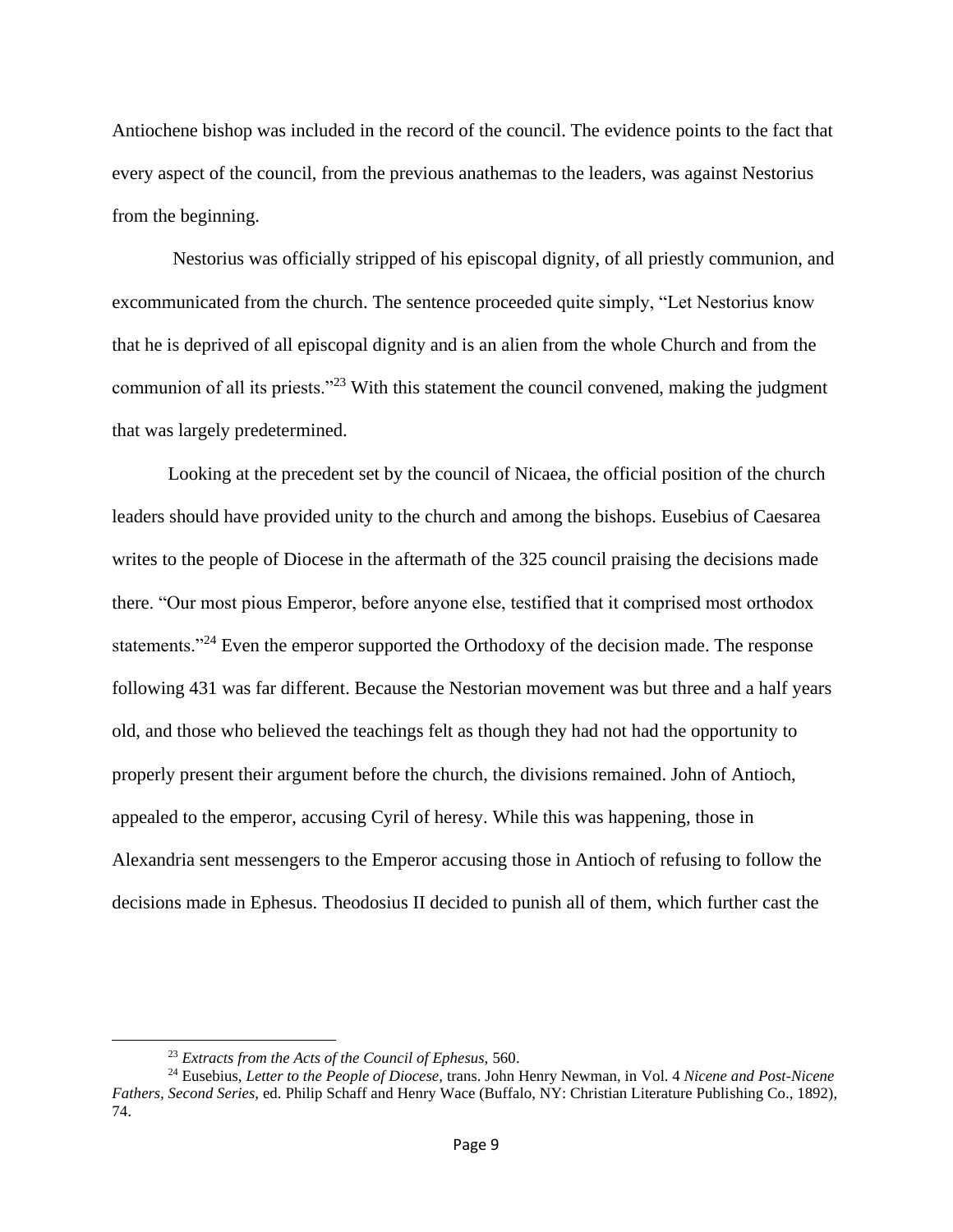situation into disarray.<sup>25</sup> The disjoining response to the decision at Ephesus proved that the council of Ephesus was not as effective as the bishops had hoped.

In the following years, the ineptness of the Ephesus council would be made apparent through the synods, depositions, and anathema's which would be hurled from one group of leaders to another. Nestorius eventually did retire to Syria where he lived out the rest of his life. It is most likely here that he wrote the Bazaar of Heracleides in which he retells his story of the abuses which he perceived were levied against him. John had called synods where he sought to depose Cyril, but the two finally agreed to a peace in  $433<sup>26</sup>$  It appeared that at this moment the council had finally succeeded. But the partisan method with which the council of Ephesus was conducted caused several leaders to take extreme positions, further causing division in the church. One example of those who reacted strongly to heresy was Eutychus, a monk who vehemently opposed Nestorius at the Ephesus council. He was so zealous, in fact, that Flavian of Constantinople held a small council in 448 to excommunicate the monk.<sup>27</sup> This was only the beginning of the surprising turn of events involving Eutychus.

Not only did the council of Ephesus fail to bring sustainable unity to the church, it actually contributed to the heresies that forced the council of Chalcedon just 20 years later. While Cyril was alive, he had focused on appeasing the Syrian monks who were angry and hurt by the decisions made in 431. What He failed to do was pacify the monks of Egypt who were anxious to eradicate all remnants of heresy. Eutychus, among others, employed that zeal for

<sup>25</sup> Adrian Fortescue, *The Greek Fathers,* 134-136.

<sup>26</sup> Cyril of Alexandria, *Letter of Cyril to John of Antioch,* trans. H. R Percival, in Vol. 14 *Nicene and Post-Nicene Fathers, 2nd Series,* ed. P. Schaff and H. Wace (Grand Rapids, MI: Wm. B. Eerdmans, 1955), 251-253.

<sup>27</sup> F.M. Rudge, "St. Flavian," *The Catholic Encyclopedia* Vol. 6 (New York: Robert Appleton Company, 1909), 99.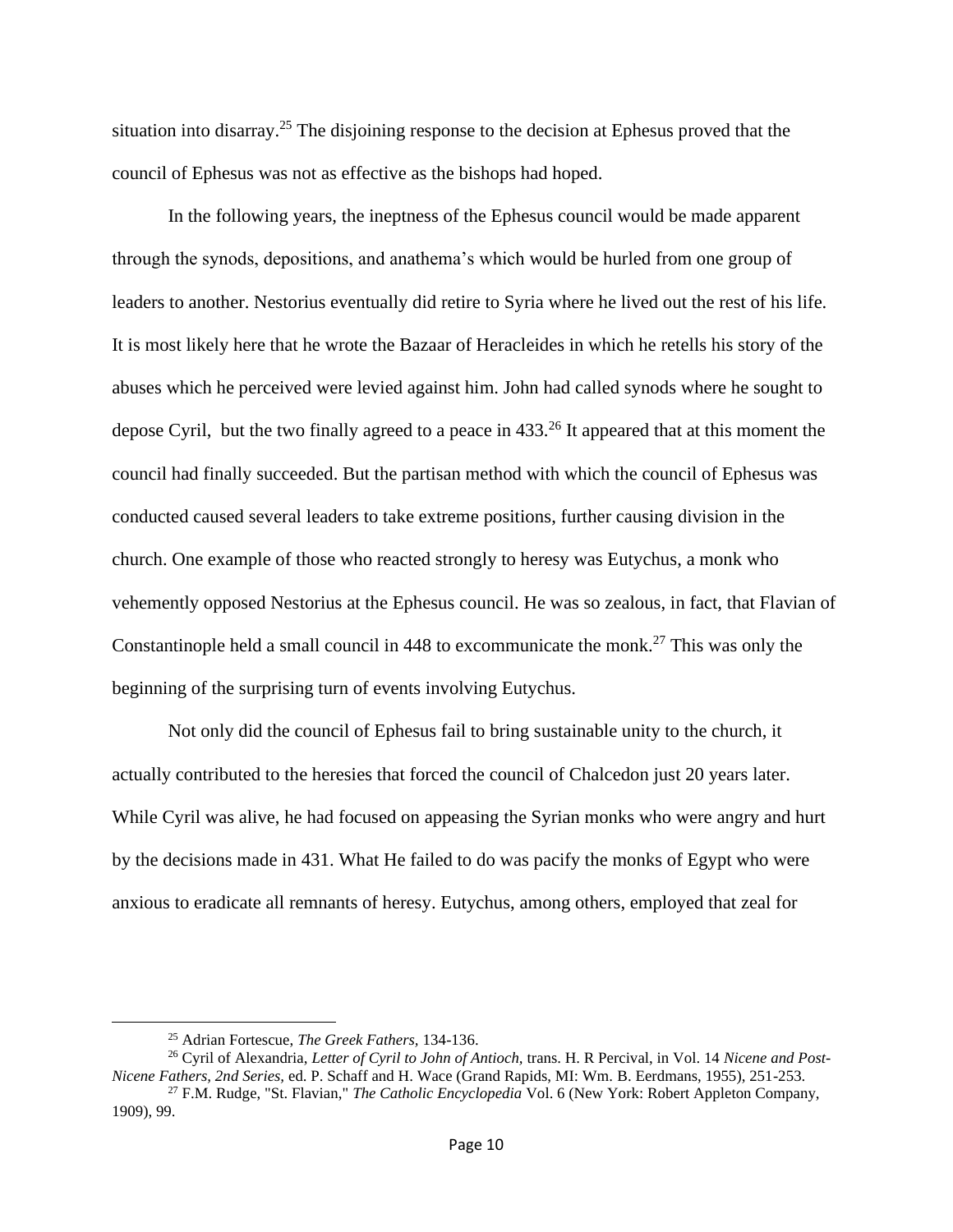judgment. In Ephesus in 431, everything had gone according to the predetermined plan and therefore eradicated the heresy of the time. Eutychus sought to duplicate this in 449.

Pope Leo the Great wrote to Flavian regarding his will for Eutychus. The "Tome of Leo" would have cleared all misunderstanding had it been read at the second council of Ephesus, but this was not Eutychus' plan for the council.<sup>28</sup> Through the record of the Council of Chalcedon (451), the truth regarding the synod at Ephesus in 449 comes to the forefront. Following the reading of the tome Leo had dedicated to be read two years prior, the bishops responded, "Why were not these things read at Ephesus [at the heretical synod held there]? These are the things Dioscorus hid away." It was the predetermination of the outcome which led to the labeling of this council as heretical.

Dioscorus was put in charge of the council by the emperor Theodosius II. It is quite clear that Dioscorus and Eutychus had determined what they wanted to happen ahead time, and this caused for an ugly scene as the council proceeded. The picture is described by a Syriac monk who had been at the council. The tome of Leo was requested multiple times by the bishops gathered. <sup>29</sup> Each time Dioscorus found some way to postpone the reading. The evidence becomes even stronger for the predetermination of this council when Eutychus stands and makes his appeal, which would have been followed by a statement from his accuser. Instead, the accuser, Eusebius, was not allowed to be heard. At this point, the monks who were in support of Eutychus began to cry out "burn Eusebius."

<sup>28</sup> St. Leo, *Concilia* Tom. IV., trans. Wm. Bright, in *Select Sermons of S. Leo the Great on the Incarnation with his XXVIIIth Epistle called the "Tome"* (London, 1886).

<sup>&</sup>lt;sup>29</sup> *Extracts from the Acts of the Council of Chalcedon, trans. H. R. Percival, in Vol. 14 <i>Nicene and Post-Nicene Fathers, Second Series,* ed. Philip Schaff and Henry Wace (Buffalo, NY: Christian Literature Publishing Co., 1890), 608-612.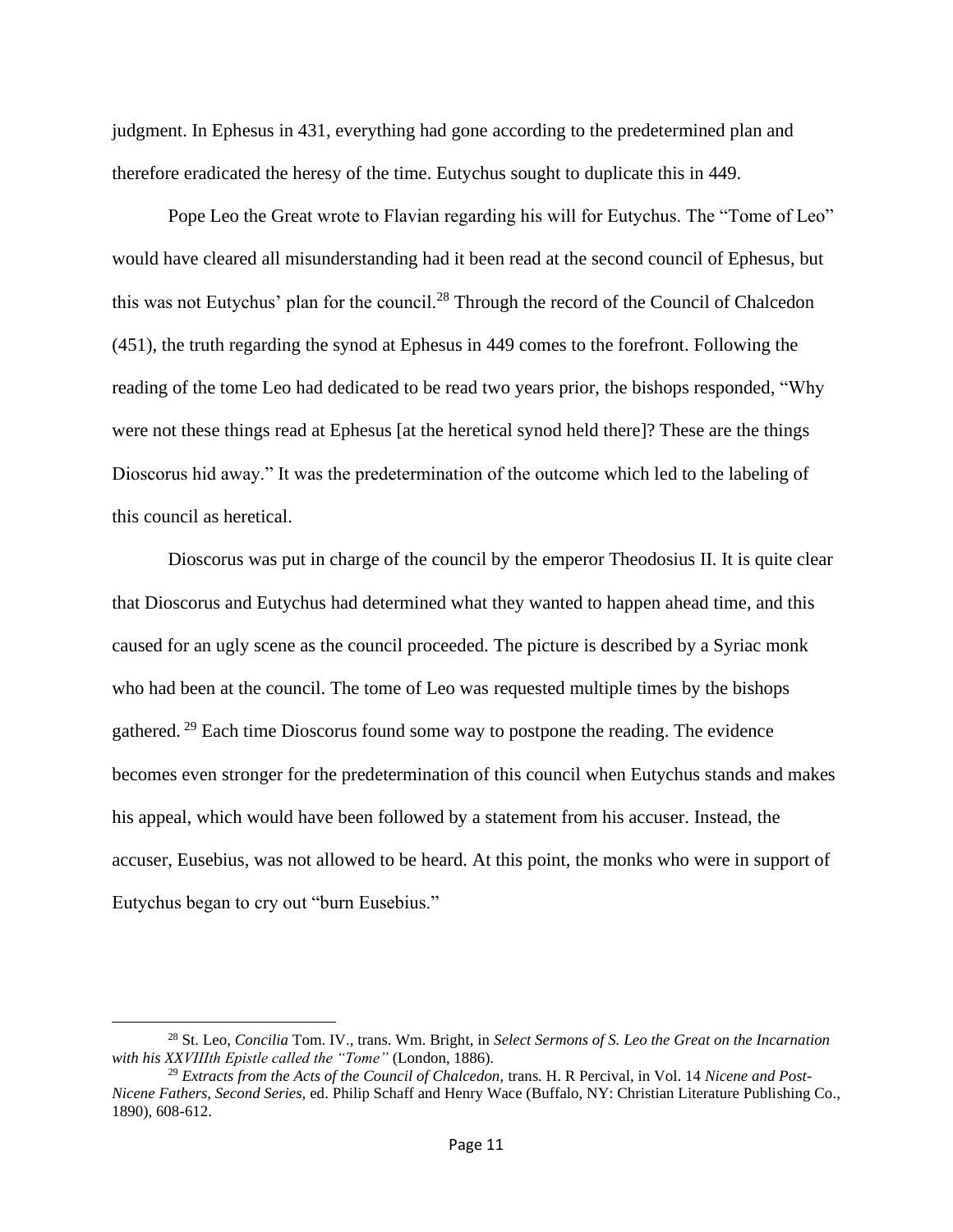The voting to depose both Flavius and Eusebius was forced upon those at the council. The scene that ensues is one ultimately without order. The bishops were violently prevented from taking notes, both Dioscorus and one of the judges struck Flavius. Many of the bishops fell on their knees begging the leader for Mercy regarding Flavius, but to no avail. Many of the bishops were forced to sign the document of deposition by force. The signatures were forged of those who refused to sign. Others signed a blank piece of paper. The legate of the Pope, Hilarious, could be seen crying out for the annulment of the sentence in the name of the Pope, and then escaping with remarkable difficulty.<sup>30</sup> The next day Flavius was deposed, and died within a week.<sup>31</sup> Although this was not the end of the council, we get a picture of some of the proceeding that took place. Just from this brief description, it can be seen why the decisions made by this council desperately needed to be reviewed by a council that was led with some semblance of order.

Finally, after the proceedings of the previous councils of the fifth century failed to bring harmony to the church, another attempt was made. This time, called by emperors Marcian and Valentinan and Pope Leo I. In 451, just 20 years after the council of Ephesus was called, the council of Chalcedon met.<sup>32</sup> It was not to undo the theological decisions made at the previous council. In fact, Chalcedon reaffirmed what had been decided in Ephesus. Several times, the counselors remarked that the council of 431 made the correct decision in excommunicating Nestorius. It also confirms the decisions made at that council regarding the theological

<sup>30</sup> J. Chapman, "Robber Council of Ephesus," *The Catholic Encyclopedia* Vol. 5 (New York: Robert Appleton Company, 1909), 495-497.

<sup>31</sup> Henry Wace and William C. Piercy, ed., "Flavius," *Dictionary of Christian Biography and Literature* (London: John Murray, 1999), 369.

<sup>32</sup> Mark A. Noll, "Doctrines, Politics, and Life in the World: The Council of Chalcedon (451)," *Turning Points: Decisive Moments in the History of Christianity* (Grand Rapids: Baker Academic, 2000), 60-61.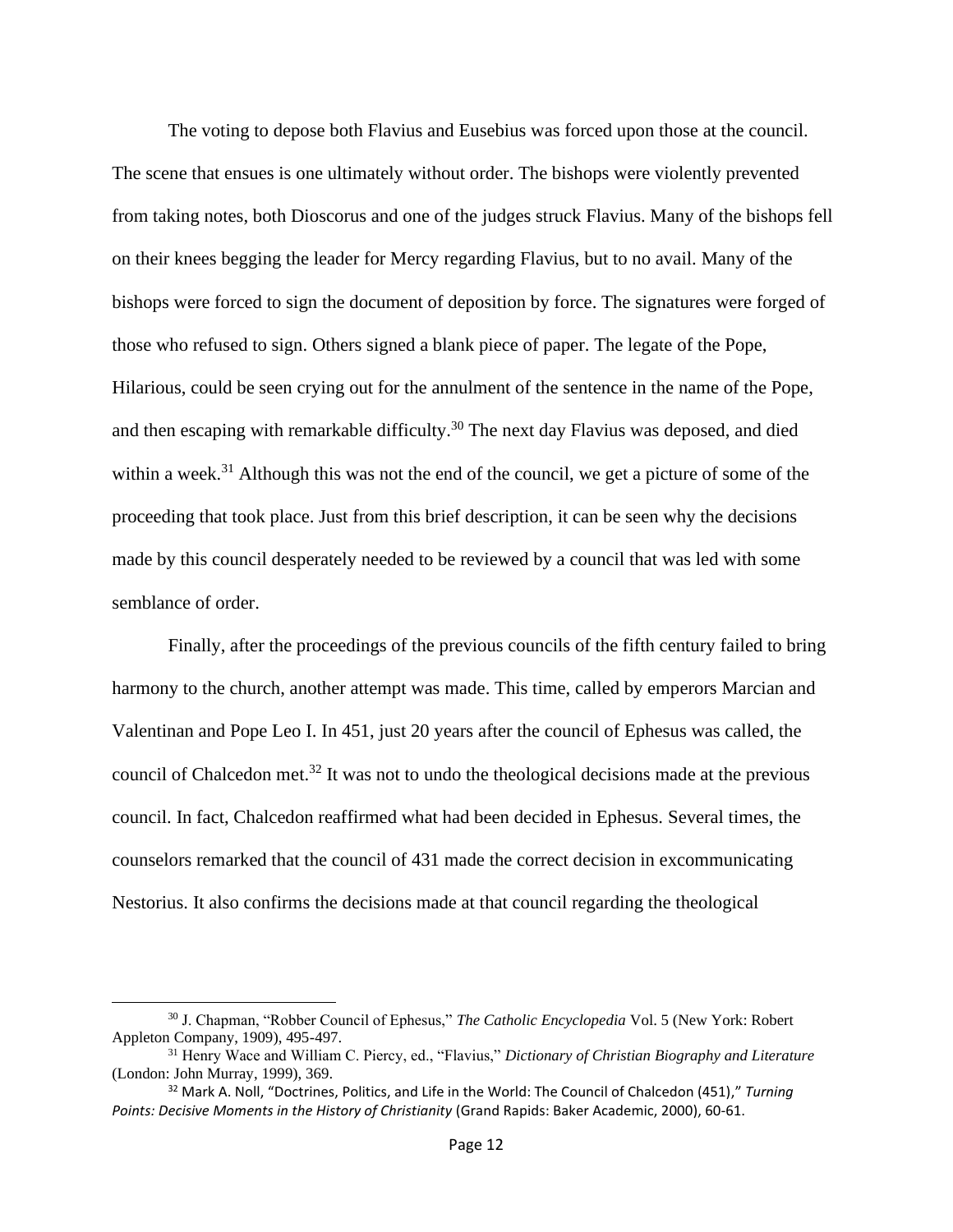decisions.<sup>33</sup> Through this information, it becomes clear that the problem with the Ephesus council was not in the decisions or judgments made. Chalcedon acted in a manner that was similar to the previous councils but with one crucial difference. After the decision to follow the tome of Leo on the issue of Eutychus was made and agreed upon, the judges formulated a plan to bring about oneness to the entire Christian church. This plan involved sending one or two individuals to each province, making known what was agreed on by the patriarchs. The Reason? "So that if, as we desire, all be of one mind, all ambiguity may be removed: But if some entertain contrary opinions (which we do not believe to be the case) we may know what their opinions are."34

It would be another hundred years before the next ecumenical council was held. The council of Chalcedon did not put forth any new theology, that is not the reason that its decisions lasted so long. Instead, the way that it was conducted, the inclusion of many members, allowed the judgments to pass largely without challenge.

The controversy over the nature of Christ threatened to tear apart Christianity as early as the 4<sup>th</sup> century. In an effort to bring unity to Christianity, leaders sought to establish a clear position in order to bring unity. This was accomplished by council, patterned after the first ecumenical council called by Constantine in 325. For a century the decisions made at Nicaea brought peace and understanding to the church. It was of utmost importance to keep the church together, and so when the debate between Nestorius and Cyril began in the fifth century the church acted immediately. The council of Ephesus was supposed to be what the council of Nicaea had been for the church of the fourth century. Nevertheless, because of the haste that the

<sup>33</sup> *Extracts from the Acts of the Council of Chalcedon,* 612-615.

<sup>34</sup> *Extracts from the Acts of the Council of Chalcedon*, 613.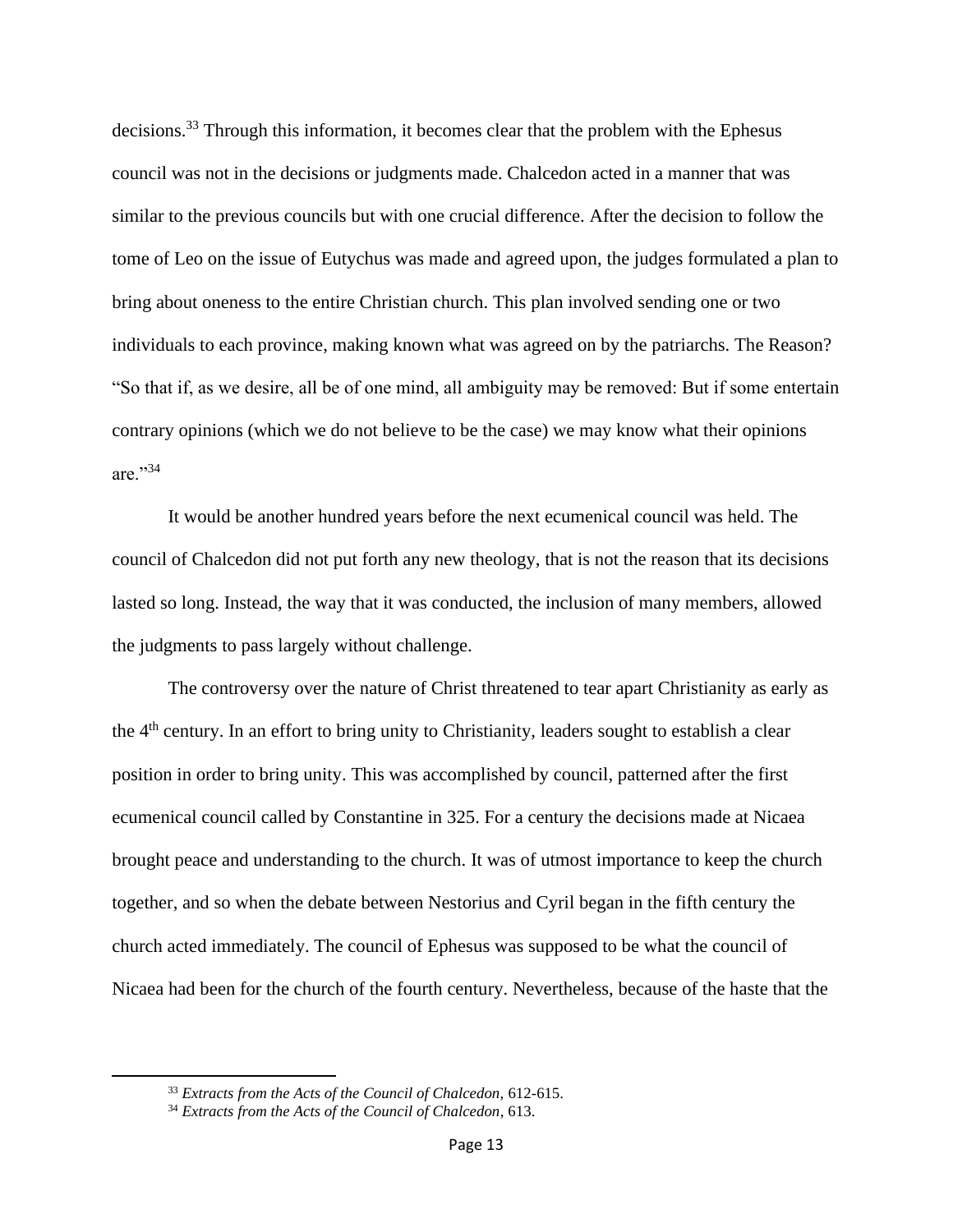leaders acted with, the decisions of 431 was not sufficient. Since those who were in support of Nestorius were not allowed to present their case, many Christians did not accept that they were justly excommunicated. This led to extremes on both sides, and Eutychus calling the second council of Ephesus in 449. The Council of Chalcedon in 451 finally established an impartial and complete process, which led to a widespread acceptance of the decisions made twenty years prior in Ephesus. The reason that these conclusions were not accepted from the beginning was not because of the judgments themselves, but because of the means by which the end was obtained. If the church, if Christianity focuses all its attention on being correct, without considering the method that leads to each decision, it works against itself. Without the hearing and understanding of all parties, no true belief will be unreservedly accepted by the church.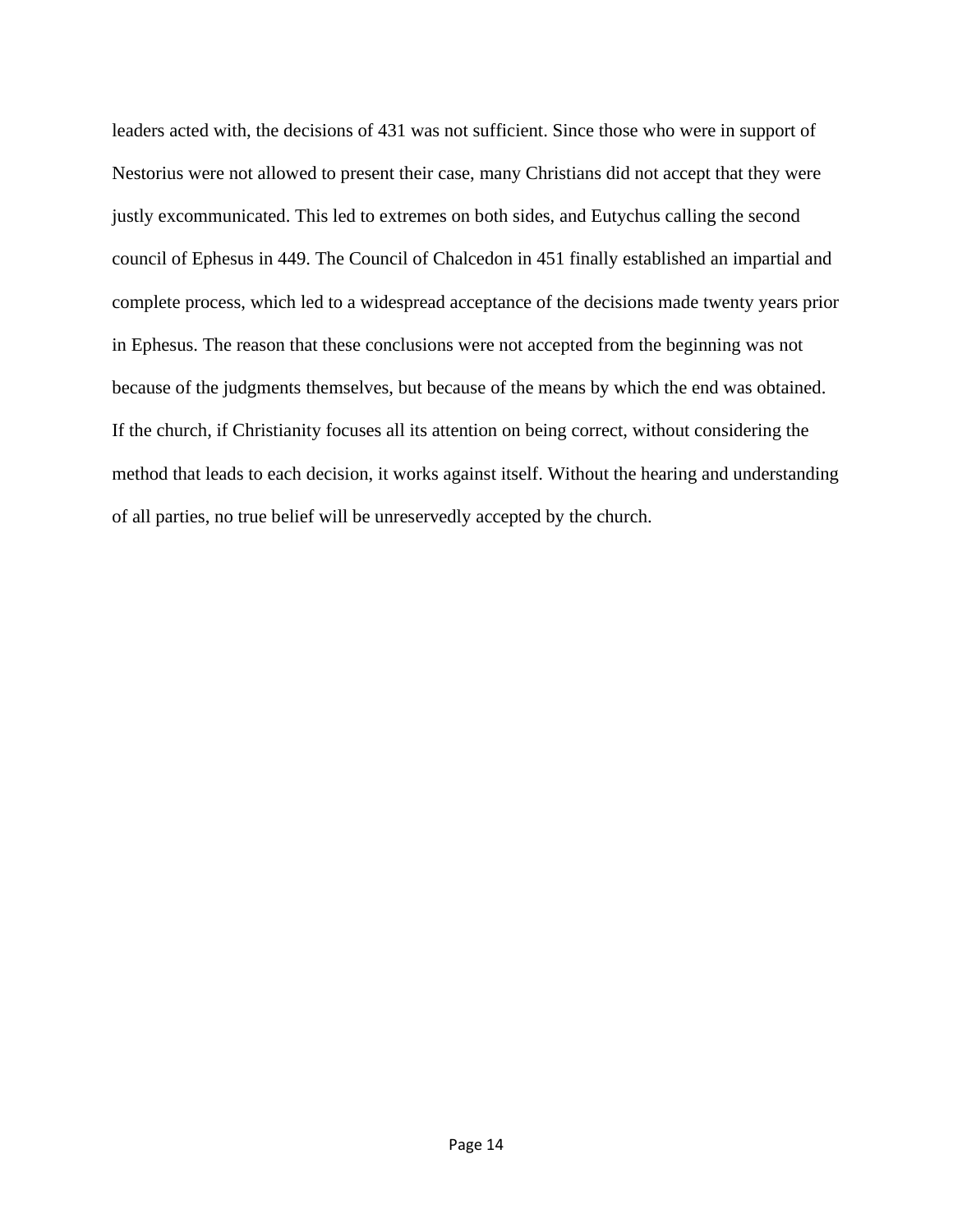## Bibliography

- Alin-Mihai Bobac. "The Mariology of Saint Cyril of Alexandria and of Nestorius." *Revista Teologica,* no. 4 (October 2014): 79-96.
- Artemi, Eirini. "Cyril Of Alexandria's Critique of The Term Theotokos By Nestorius Constantinople." *Acta Theologica* 32, no. 2 (December 2012): 1-16.
- Berndt, Guido M. and Roland Steinacher, ed. "Arianism: Roman Heresy and Barbarian Creed." *The Journal of Theological Studies* 68, no. 1. Oxford, UK: Oxford University Press, 2017.
- Bright, Wm. *Select Sermons of S. Leo the Great on the Incarnation with his XXVIIIth Epistle called the "Tome."* London, 1886.
- Cyril of Alexandria. *Five Tomes Against Nestorius*. Found in *A library of Fathers of the Holy Catholic Church: Anterior to the Division of the East and West, Volume 47.* Translated by P.E. Pusey. Oxford, UK: Oxford University Press, 1881.
- Cyril of Alexandria. *On the Unity of Christ*. Translated by John McGuckin. New York: St Vladimir's Seminary Press, 2015.

Fortescue, Adrian. *The Greek Fathers.* London: Aeterna Press, 2015.

Gonzalez, Justo L. *The Story of Christianity.* New York: HarperCollins Publishers, 2010.

- Harnack, Adolf. *Marcion: The Gospel of the Alien God*. Grand Rapids: Baker Publishing House, 2007.
- J. Chapman, "Robber Council of Ephesus." *The Catholic Encyclopedia Volume 5.* New York: Robert Appleton Company, 1909.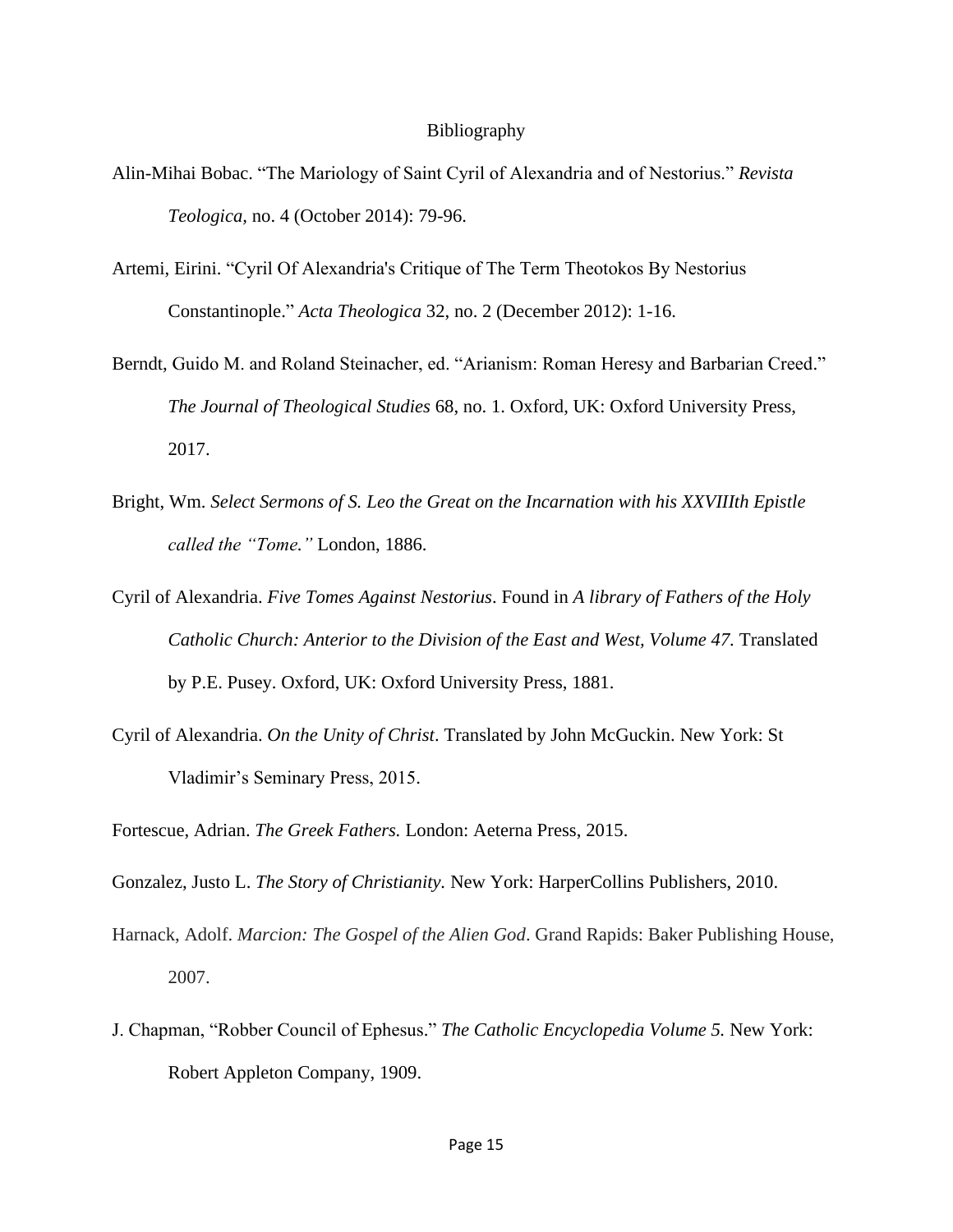- McGuckin, John. *Saint Cyril of Alexandria and the Christological Controversy.* New York: St Vladimir's Seminary Press, 2010.
- Nestorius. *Bazaar of Heracleides*. Translated by G. R. Driver and Leonard Hodgson. Oxford, UK: Oxford at the Clarendon Press, 1925.
- Nestorius*. Nestoriana*. Found in *Christology of the Later Fathers.* Translated by Edward Rochie. Louisville, KY: Hardy Westminster John Knox Press, 2006.
- Newman, John Henry, trans. *Nicene and Post-Nicene Fathers, Second Series, Volume 4*. Edited by Philip Schaff and Henry Wace. Buffalo, NY: Christian Literature Publishing Co., 1892.
- Noll, Mark A. "Doctrines, Politics, and Life in the World: The Council of Chalcedon (451)." *Turning Points: Decisive Moments in the History of Christianity*. Grand Rapids: Baker Academic, 2000.
- Percival, Henry R. *Nicene and Post-Nicene Fathers, Second Series Volume 2.* Edited by Philip Schaff, Phillip and Henry Wace. Buffalo, NY: Christian Literature Publishing Co., 1890.
- Percival, Henry R., trans. *Nicene and Post-Nicene Fathers, Second Series, Volume 14.* Edited by Philip Schaff and Henry Wace. Buffalo, NY: Christian Literature Publishing Co., 1890.
- Rudge, F.M. "St. Flavian." *The Catholic Encyclopedia Volume 6.* New York: Robert Appleton Company, 1909.
- Wace, Henry and William C. Piercy, ed. "Flavius." *Dictionary of Christian Biography and Literature*. London: John Murray, 1999.